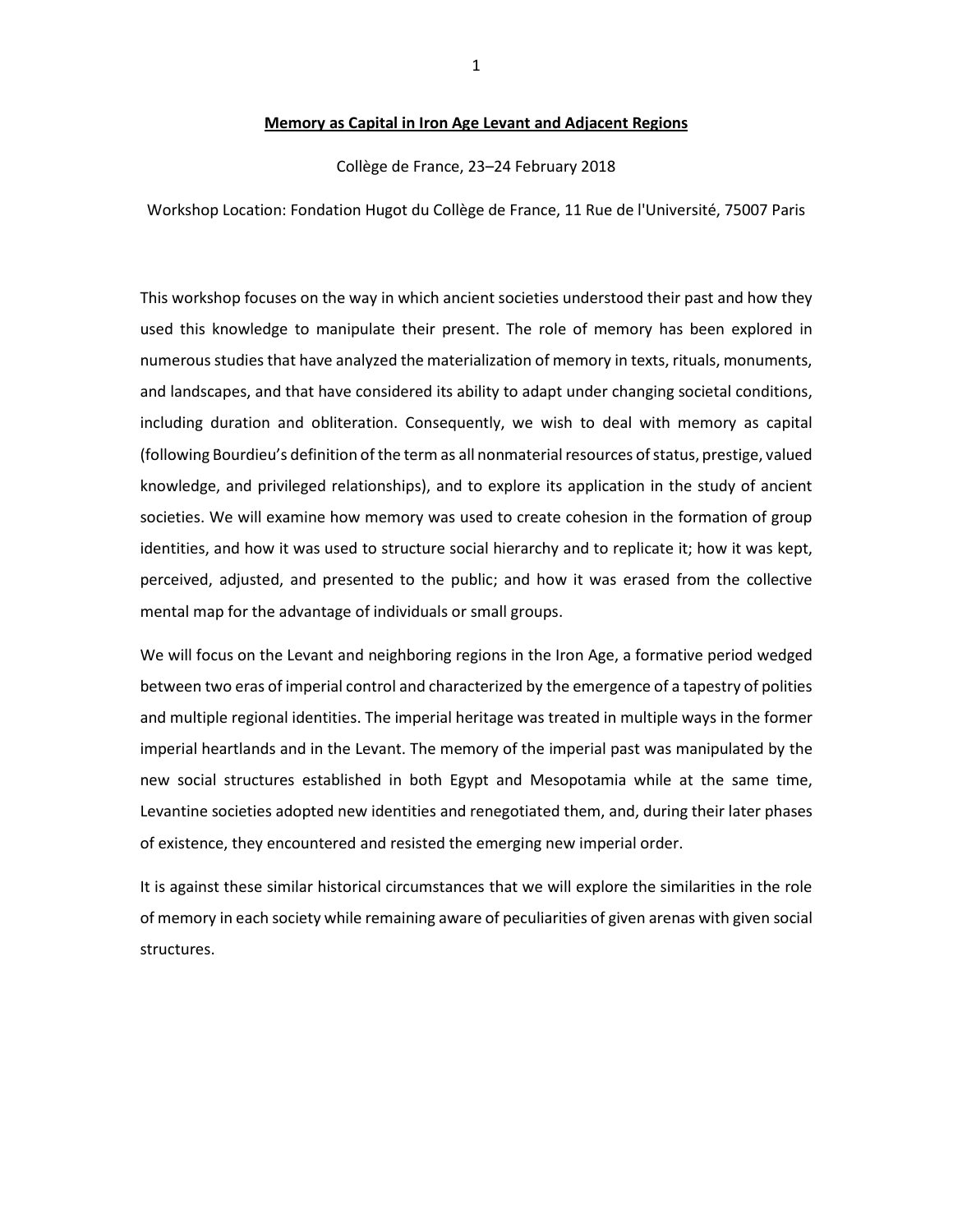#### **Friday, February 23rd**

- 12:45 Gathering
- 13:00 *Introduction: Memory as Capital* Ido Koch (Tel Aviv University) and Thomas Römer (Collège de France)
- 13:45 *Shaping Collective Memory at (Collective) Grave Sites: The Representation of Death as a Tool for Creating Shared Memories in the Late Bronze Age and Iron Age Northern Levant* Sarah Lange (University of Tübingen)
- 14:30 Coffee Break
- 15:00 *Recycling Orthostats and Collecting Capital in the Iron Age Syro-Hittite Kingdoms* Virginia Herrmann (University of Tübingen)
- 15:45 *The Construction of a New Collective Memory in Phoenicia as a Response to Achaemenid Power: Material Culture as an "Objectified Cultural Capital"* Tatiana Pedrazzi (Istituto di Studi sul Mediterraneo Antico [ISMA], CNR – Roma)
- 16:30 Coffee Break
- 17:00 *Between Continuity and Change: Collective Memories of the Assyrian Elites in the 2nd and 1st Millennia* Aaron Schmitt (University of Mainz)
- 17:45 *Memories of an Empire: Egypt under the 21st–22nd Dynasties* Shirly Ben-Dor Evian (Tel Aviv University and Israel Museum, Jerusalem)

#### **Saturday, February 24th**

- 10:00 *Visibility and Invisibility: Political Landscapes in Israel and Judah* Yuval Gadot (Tel Aviv University)
- 10:45 *Consented Violence in Collective Memory: The Lachish Case in the Perspective of Epigraphical and Iconographical data* Laura Battini (Collège de France)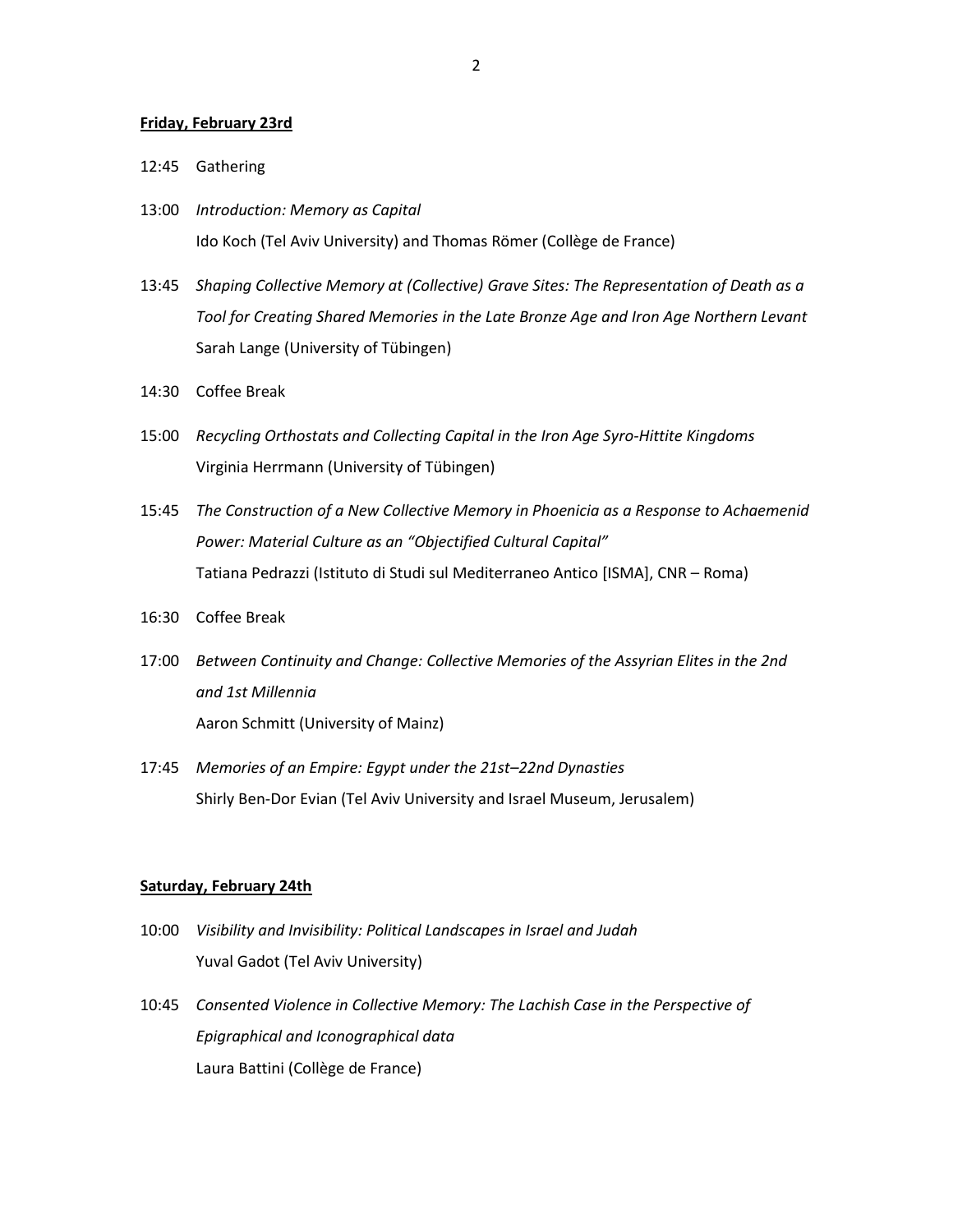- 11:30 Coffee Break
- 12:00 *Memories of the Cities of the Past: Tel Reḥov and the Israelite Identity* Omer Sergi (Tel Aviv University)
- 12:45 *Cultural Forgetting: The Strategy of Fading Out Narrative in the Book of Genesis. A Suggestion for its Interpretation* Regine Hunziker-Rodewald (University of Strasbourg)
- 13:30 Lunch Break
- 15:00 *From Israel to Judah: Collective Memory in the Making* Matthieu Richelle (Faculté libre de théologie évangélique de Vaux-sur-Seine)
- 15:45 *Jeroboam's Golden Calves: Constructing a Counter History of the Levites in the Books of Chronicles* Jaeyoung Jeon (University of Lausanne)
- 16:30 Coffee Break
- 17:00 Concluding Remarks and Final Discussion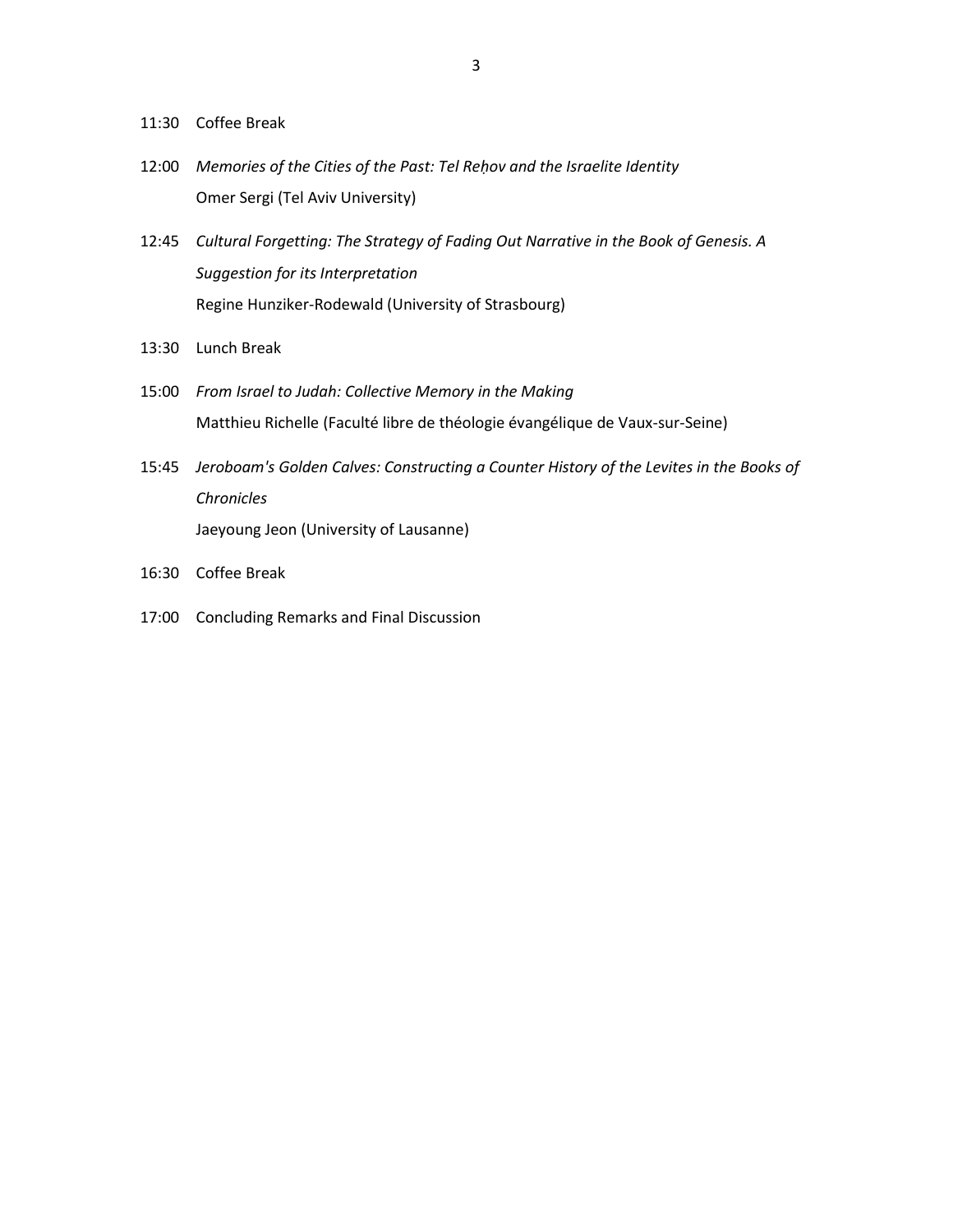# **Shaping Collective Memory at (Collective) Grave Sites: The Representation of Death as a Tool for Creating Shared Memories in the Late Bronze Age and Iron Age Northern Levant** Sarah Lange (University of Tübingen)

Deceased individuals have been commemorated throughout all periods, be it as historical personages or ancestors. On the one hand, historical personages are usually commemorated for their deeds and specific events in which they were involved. On the other hand, the act of commemoration can refer to one's own ancestor and thus emphasize the genealogical relation to the departed. Dead individuals can, depending on their social status, become part of the family's or the society's collective memory. But how are these memories created? Is it only the person's actions during their lifetime that make them leave an impression or are there other measures to create, maintain and recreate memories? What role do the grave sites play in this narrative? And does it influence the collective memory whether an individual remains in their primary resting place or is moved to a collective grave? How, then, did the commemoration of the dead change over time? To address these questions, I will examine the relationship of collective memory, of the dead's collective and of collective burials by comparing the evidence of textual and iconographic sources as well as grave sites from Late Bronze Age and Iron Age examples from the Northern Levant.

# **Recycling Orthostats and Collecting Capital in the Iron Age Syro-Hittite Kingdoms** Virginia Herrmann

*University of Tübingen*

The practice of decorating important facades with relief-carved stone orthostats not only survived the collapse of the Late Bronze Age empires, but flourished among the much smaller successor states of the Iron Age northern Levant and southeastern Anatolia. The production of such monuments is thought to have been an important means of manifesting royal sovereignty and staging integrative political rituals—in other words, producing symbolic capital. The secondary reuse of older Syro-Hittite sculptures constitutes an interesting variation on the traditional monumental practice. This paper will examine cases of the recycling of reliefs at Karkemish, Zincirli, and Malatya and explore the possible meanings of this practice. Were monuments of the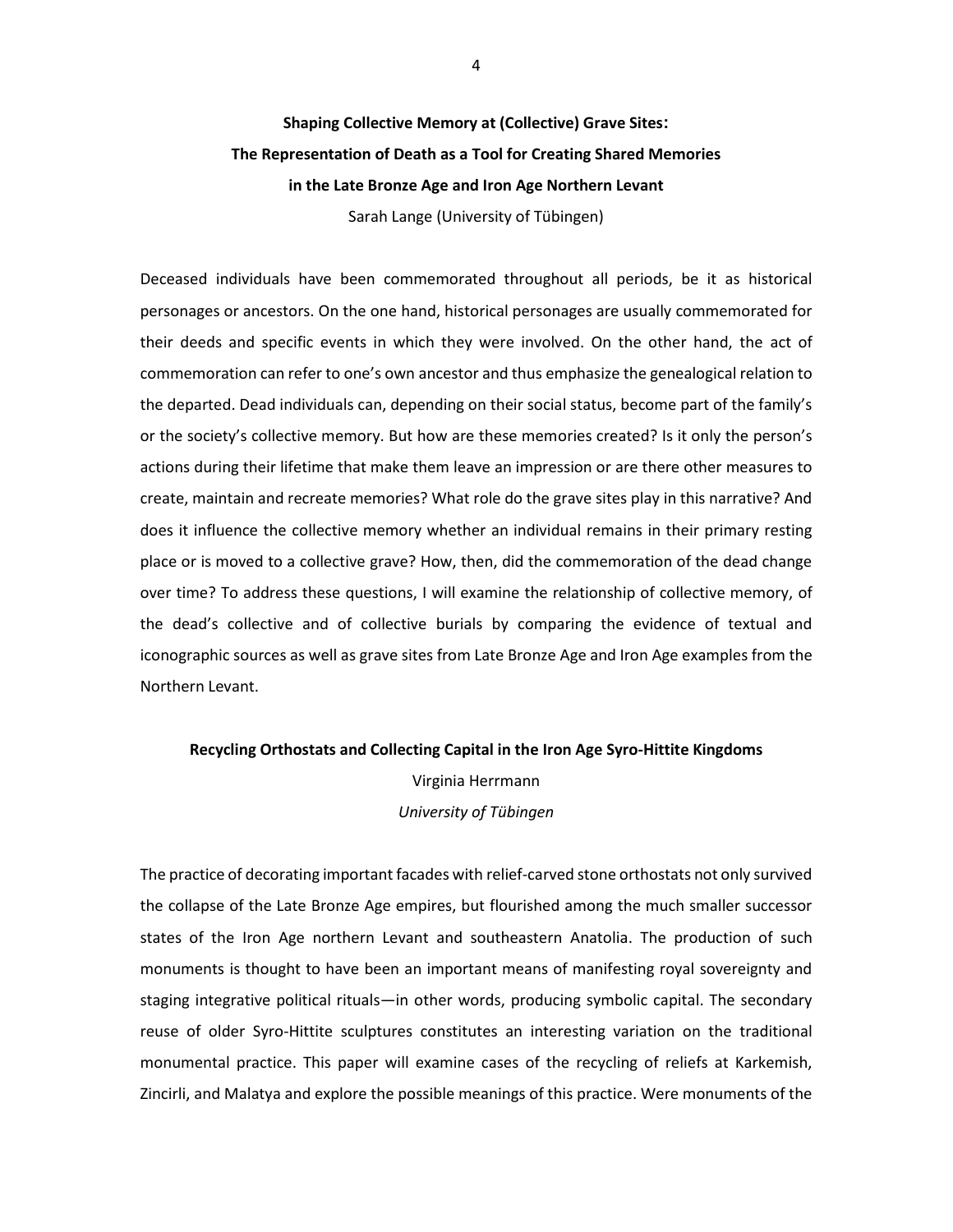past used as a resource for the production of symbolic capital through the activation and manipulation of collective memory? The reuse of monuments has the potential to transfer their "history of value" to someone else. Did rulers who reused older monuments seek legitimation through the restoration or revival of the past? Would this reuse have been perceived by local audiences positively, as a pious renewal or celebration of a golden age, or negatively, as an illegitimate appropriation or sign of scarcity?

Though such questions are not easily answered, these engagements with collective memory should be recognized as an important element of building the new sociopolitical landscapes of the Iron Age.

# **The Construction of a New Collective Memory in Phoenicia as a Response to Achaemenid Power: Material Culture as an "Objectified Cultural Capital"** Tatiana Pedrazzi

#### *Istituto di Studi sul Mediterraneo Antico (ISMA), CNR – Roma*

During the Persian period, in Phoenicia, material culture reflects the attempt to respond actively to imperial Achaemenid power. Faced with a substantial cultural continuity, clearly perceptible in the ceramic tradition and in many other categories of the local material culture, nonetheless new iconographies and new architectural solutions spread in this period. These refer (explicitly or implicitly) to the imperial Achaemenid world, and constitute therefore a tangible "memory" of motives well known in Persian homeland. This process has still to be further investigated in its historical causes and implications. Indeed, material culture could be interpreted and studied as an "objectified cultural capital", that is a peculiar type of cultural capital through which a community can construct a sort of active memory. In this specific case, therefore, it is not so much the use (or manipulation) of the past to influence the present through collective memory, but rather the conscious and active selection (free or forced) of elements (images, objects, or architectural elements) that allows to build a "new memory", and become the key-point of a "meaning-making through time" process.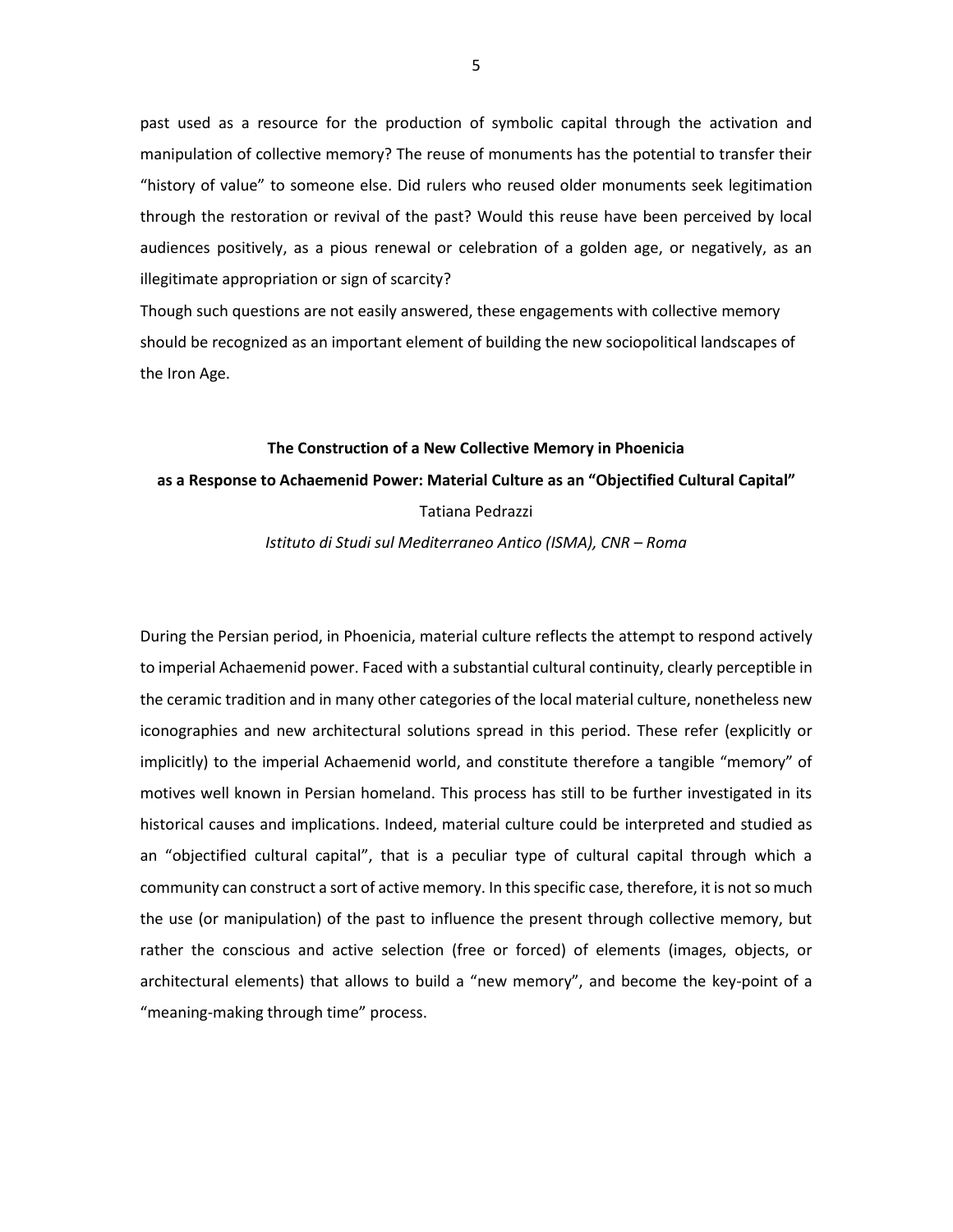#### **Between Continuity and Change:**

#### **Collective Memories of the Assyrian Elites in the 2nd and 1st Millennia**

#### Aaron Schmitt

*University of Mainz*

In this paper we will investigate how and why the Assyrian elites, and especially the Assyrian kings, made use of the past during the Middle and Neo Assyrian periods. Material culture and written sources will be taken into consideration for this purpose. The Middle Assyrian period seems to be a good starting point for this endeavor as the founding of a first Assyrian empire can be witnessed during this period. We will ask which past events were referred to and employed during this crucial phase of Assyria's rise to a superregional power. Following, we will analyze continuity and change of certain aspects of Assyrian collective memories during the latter parts of the Middle Assyrian and during the Neo Assyrian period. The case studies chosen to build our arguments are mainly based on the Assur excavations.

## **Memories of an Empire: Egypt under the 21st***–***22nd Dynasties** Shirly Ben-Dor Evian *Israel Museum, Jerusalem and Tel Aviv University*

Post-imperial Egypt at the turn of the second millennium BCE traversed between two opposing political conditions: a decentralized state and a unified kingdom. While the rulers of the 21st Dynasty in Tanis continued to be challenged by the reigning High Priests of Amun in Thebes for over a century, the founder of the 22nd Dynasty, Sheshonq I, took less than a decade to subjugate the entire kingdom to his rule. Sustaining the governance of Tanis over Egypt in its entirety required various ideological strategies, of which the use of collective memory was no doubt one. Elements from Egypt's past as an empire were repeatedly implemented in Egyptian society, cult and culture by the kings of the early 22nd Dynasty (from Sheshonq I to Osorkon II). Among these one can count the renaissance of the New Kingdom triumphal reliefs, the establishment of the military position of "king's son of Ramesses", and the practice of imperial rhetoric within Egypt and beyond it.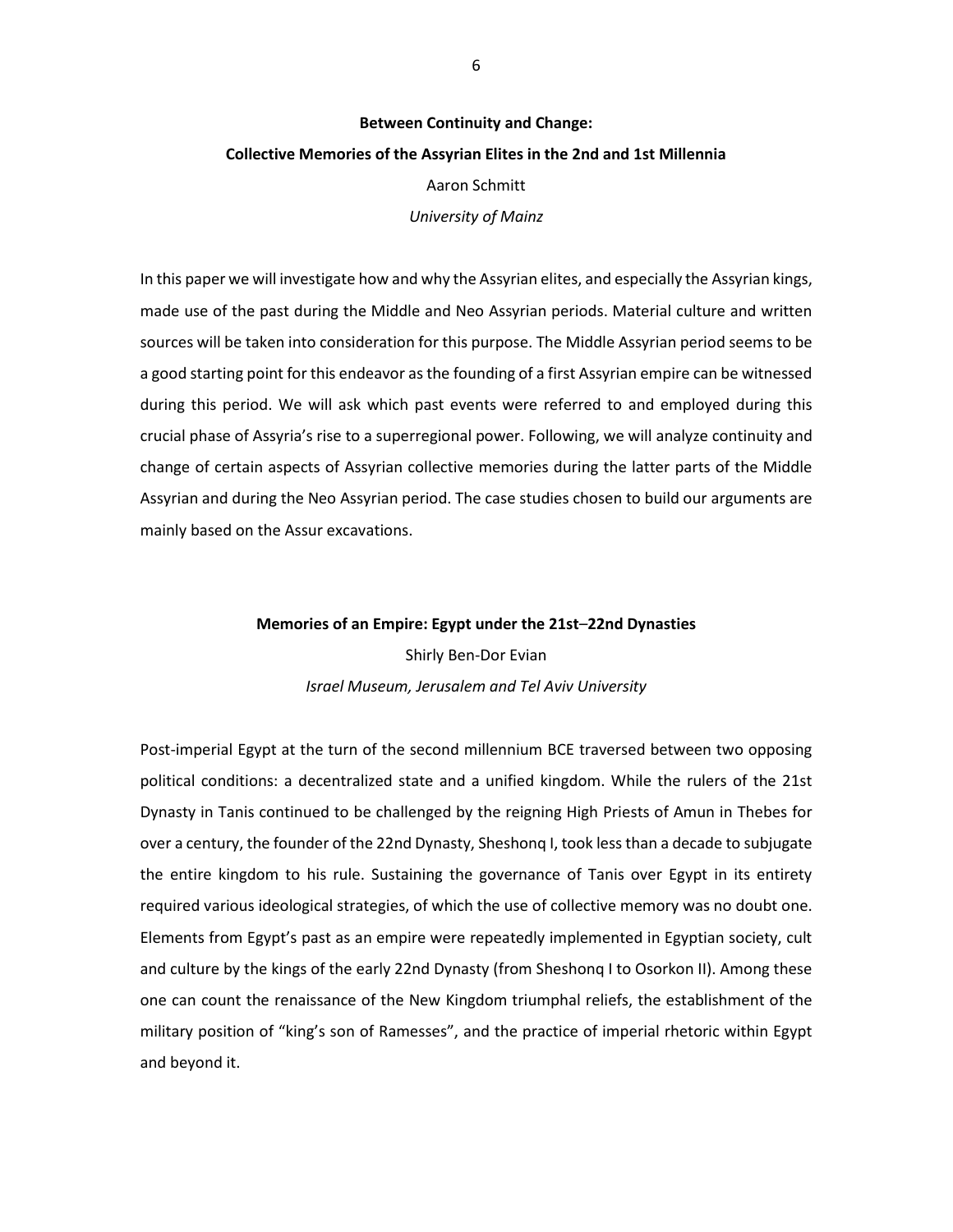## **Visibility and Invisibility: Political Landscapes in Israel and Judah**  Yuval Gadot *Tel Aviv University*

Much has been written regarding the symbolic capital of monumental architecture in general and palaces in particular. It is agreed by most scholars that these buildings were symbolizing the elite authority into space. But what happens with those buildings at times of political power shift? In my lecture I will focus on cases were monumental structures were deliberately obliterated from the landscape. By presenting case studies from Ramat Raḥel, Jerusalem, Samaria and Megiddo, I will show intentional attempts to wipe-out the memory and symbols of the former political order, even at the expense of not reusing a structure that can still be use. I will claim that the invisibility of such structures is also a form of "political capital."

### **Consented Violence in Collective Memory: The Lachish Case in the Perspective of Epigraphical and Iconographical data**

Laura Battini *Collège de France*

The reliefs in Room XXXVI (so-called Lachish reliefs) belong to a broad and well-thought-out program of rewriting the history, that Sennacherib applied to his entire palace. The connection between palace and reliefs may be more important that the exact identification of the described siege. Between the ambiguity of the image, the numerous silences of texts, and the possible audiences, the significance of the Lachish reliefs could be overestimated.

> **Memories of the Cities of the Past: Tel Reḥov and the Israelite Identity** Omer Sergi *Tel Aviv University*

Tel Reḥov was the wealthiest urban center in the Beth-Shean Valley, on the north eastern edge of the Samaria Hills. Settled continuously since the beginning of the Late Bronze Age, Tel Reḥov exhibits remarkable growth and accumulation of economic and political wealth throughout the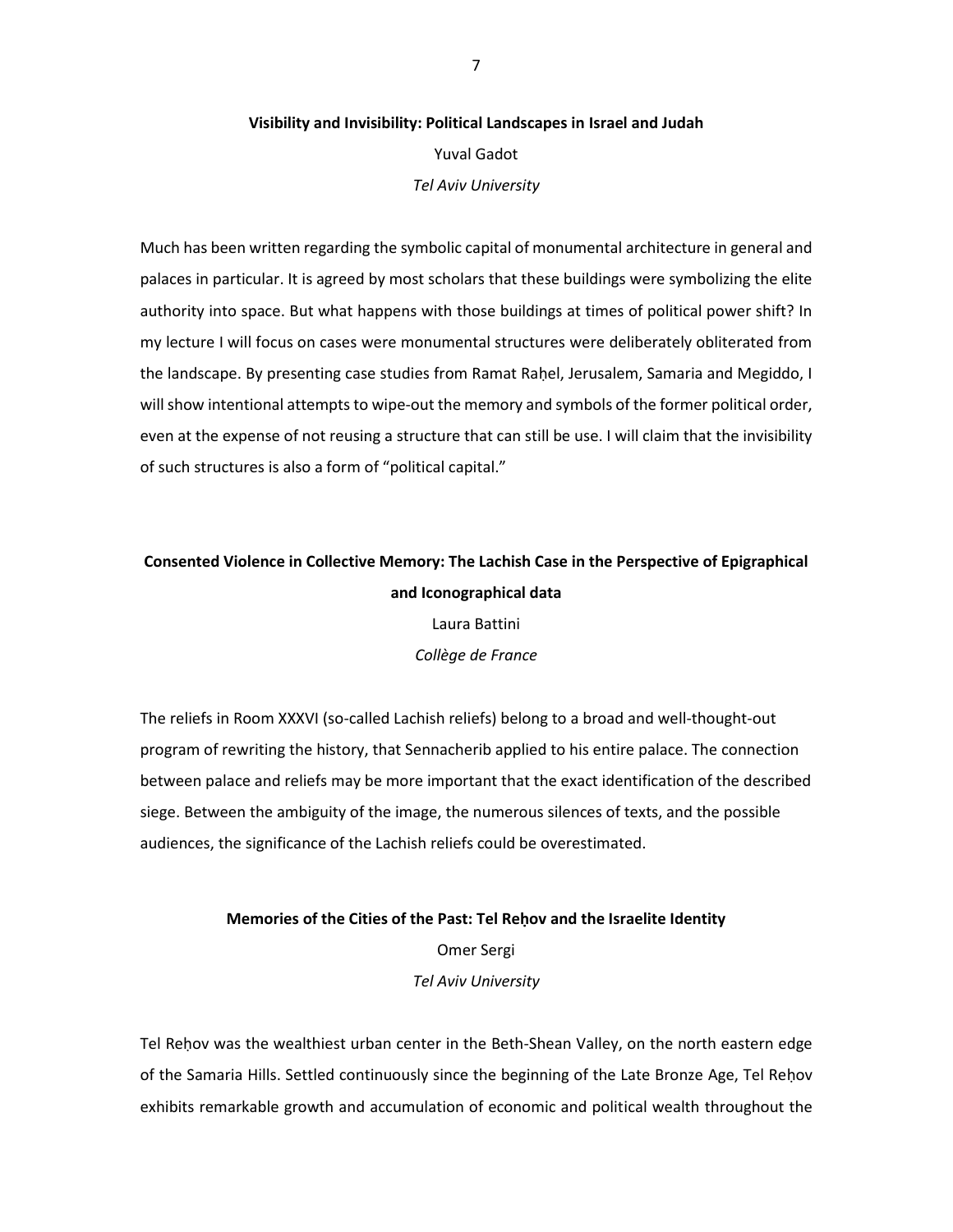LB–Iron IIA, even when other important urban centers in its vicinity (e.g., Megiddo, Shechem, Kinneret) were completely destroyed (and abandoned). Moreover, epigraphic finds from Tel Reḥov and its surroundings (e.g., Tel Amal) indicate that the town was probably the residence of a strong ruling family from the Beth-Shean Valley—the Nimshide family, who by the second half of the 9<sup>th</sup> century BCE came to rule the kingdom of Israel for almost 100 years. Tel Reḥov was completely destroyed during Hazael's campaigns against Israel in the late 9<sup>th</sup> century, and even with the restoration of Israelites urban centers in the early  $8<sup>th</sup>$  century, Rehov never regained its former power or wealth. Furthermore, in spite of its tremendous economic and political importance as an urban center in the kingdom of Israel, and probably also the hometown of an Israelite ruling dynasty, Tel Reḥov is not mentioned in the Hebrew Bible, not even once.

In this presentation, I intend to review the occupational history of Tel Reḥov, in light of settlements oscillations in the entire region of Samaria and the Jezreel-Beth-Shean Valleys, in order to assess its role in local political and social formations, especially during the early Iron Age and in relations to the formation of Israel. In light of that I shall discuss the memory (or the lack of memory) from Tel Reḥov and its meaning for clarifying questions of social and political identity.

# **Cultural Forgetting: The Strategy of Narrative Fading Out in the Book of Genesis A Suggestion for its Interpretation**

Regine Hunziker-Rodewald *University of Strasbourg*

Forgetting as a cultural technique is impossible (Eco), as it always produces traces of deletion, that is the reason why we can talk about it. Searching in a culture for traces of deletion as a form of intentional forgetting means asking for tangible references to forgetting, for example in traditional texts. In texts, oblivion is discursively set in scene and can be traced back to competing social group memories (Bourdieu): certain elements of the past are deleted by the memory of other elements. In the Book of Genesis, intentional deletion can be recognized by the fact that several narrative characters are, without any death notice, simply faded out. So to say, they lose themselves east of the Jordan and southeast of the Dead Sea. The paper is an attempt to confront the strategy of cultural forgetting in the Book of Genesis with an alternative discourse.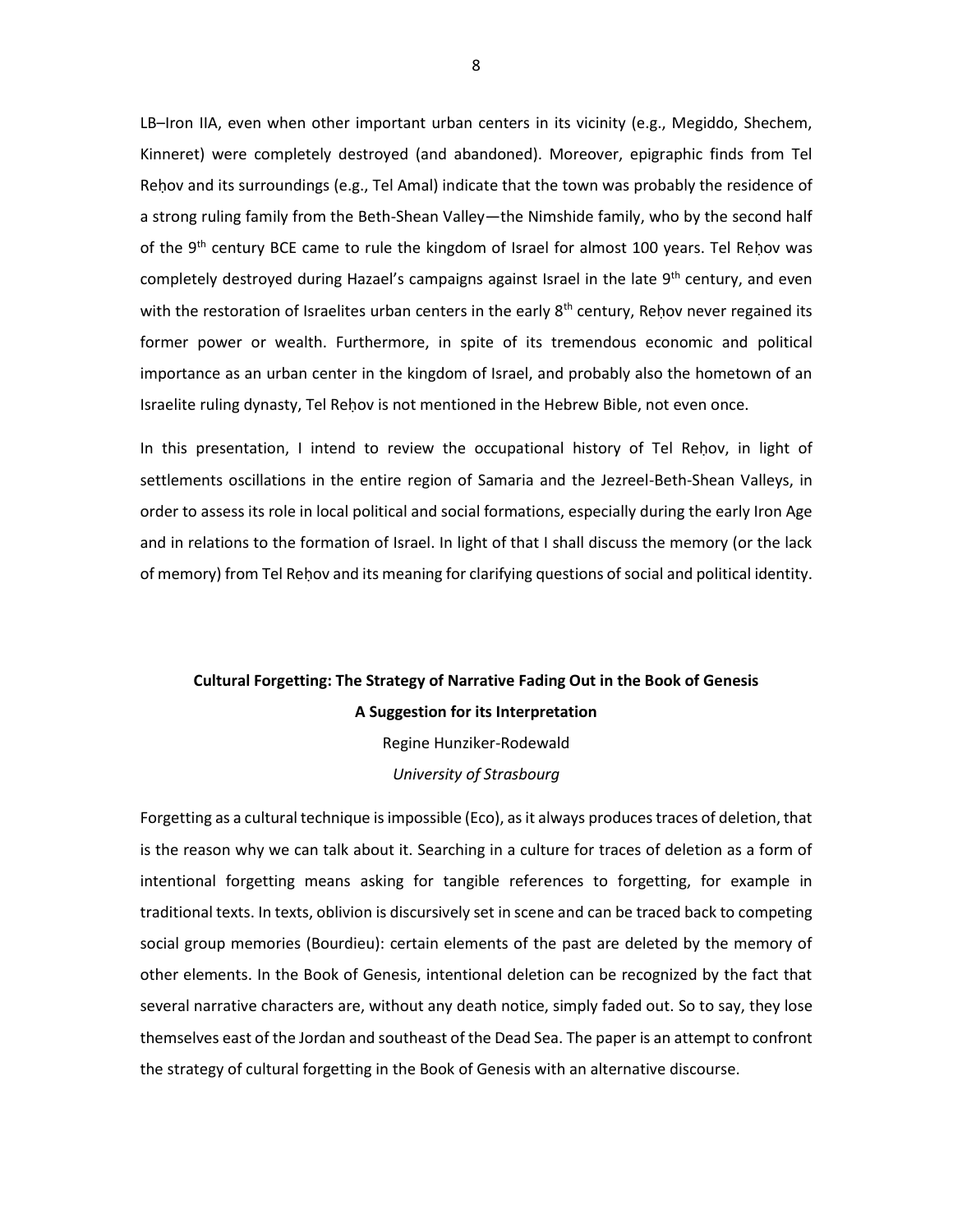#### **From Israel to Judah: Collective Memory in the Making**

Matthieu Richelle

*Faculté libre de théologie évangélique de Vaux-sur-Seine*

Ever since Jan Assmann published his seminal book *Cultural Memory and Early Civilization*, the concept of cultural memory has proved a useful tool to analyze the ways in which Israel and Judah shaped their remembered past. This paper addresses an aspect of Judah's mnemohistory that may have been less studied: how the appropriation of some of the Northern Kingdom's traditions and memories by Judean redactors led a significant recasting of Judah's (and Yehud's) own cultural memory. I shall explore two different kinds of Northern traditions and memories that were taken up by Judean redactors and embedded in their own literary corpus: the prophetic oracles attributed to Hosea and Amos (with a special focus on Hosea), on the one hand, and two foundational myths of origins, namely the Exodus and the Jacob story, on the other. In both cases, I will first discuss the original anchorage of these traditions in Israel's cultural horizon and the process of their appropriation by Judeans. Then I will attempt to show that this process was accompanied by important changes for Judeans in terms of regime of historicity, as well as by the recasting of their own myths, whether foundational or contrapresent.

# **Jeroboam's Golden Calves: Constructing a Counter History of the Levites in the Books of Chronicles** Jaeyoung Jeon

*University of Lausanne*

The Temple of Jerusalem as a social space in Persian Yehud is marked by a gradual development and perpetuation of the priestly prerogatives of the Zadokite priestly family. The Zadokites could strengthen and reproduce their higher social status by developing, according to Pierre Bourdieu's term, their cultural capital: for instance, the priestly texts found in the Hexateuch and Ezekiel as objectified form of cultural capital and the hierarchal order of temple service as institutionalized capital. The growing importance of the temple in the Yahwistic community of Yehud and the expected leadership of the high priest provided the Zadokites also symbolic capital and power, which were often used violently.